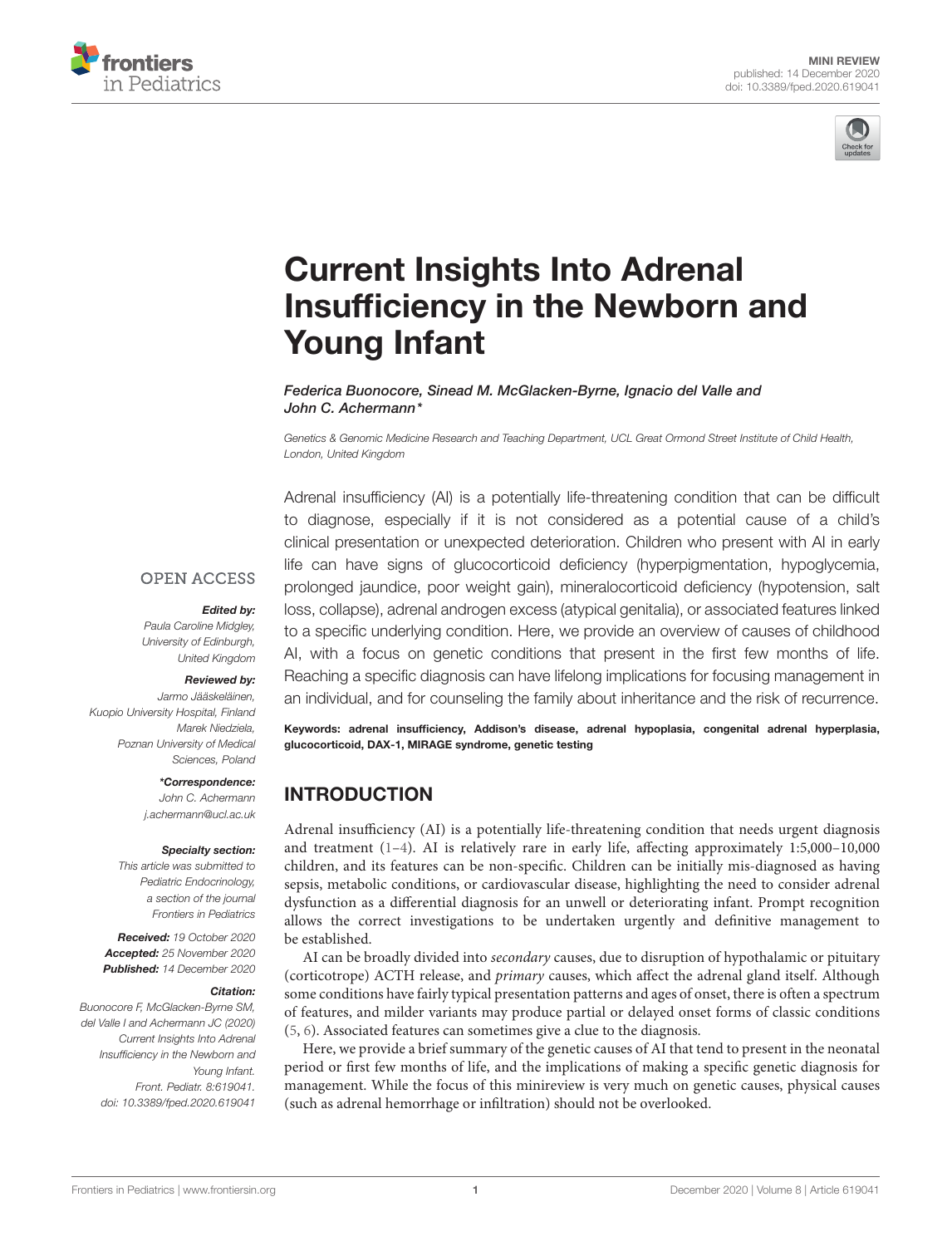# SECONDARY ADRENAL INSUFFICIENCY

Secondary AI is caused by impaired ACTH synthesis and release from pituitary corticotrope cells (**[Figure 1A](#page-2-0)**). ACTH deficiency can be isolated or can occur as part of a combined (multiple) pituitary hormone deficiency (CPHD) due to defects in hypothalamo-pituitary function (**[Table 1](#page-3-0)**). Usually glucocorticoid release is affected, whereas disturbances in mineralocorticoid function and salt balance are unusual as aldosterone synthesis is primarily under the control of the reninangiotensin system.

## Combined Pituitary Hormone Deficiency

Several genetic causes of CPHD are reported (e.g., GLI1, HESX1, LHX3, LHX4, SOX3, SOX2 and others) [\(8\)](#page-7-4). Pituitary ACTH insufficiency usually occurs together with loss of other anterior pituitary hormones (GH, TSH, LH/FSH). Concomitant GH and ACTH insufficiency often causes hypoglycemia in young children, and a small penis and undescended testes may be a sign of congenital gonadotropin insufficiency in boys [\(9\)](#page-7-5). Other associated features include septo-optic dysplasia or specific associations such as micro-ophthalmia (SOX2, OTX2). Disruption of PROP1 or GH1 can cause ACTH insufficiency in later life [\(10\)](#page-7-6).

# Isolated ACTH Deficiency

Isolated ACTH deficiency can occur due to disruption of TPIT (TBX19), or with associated features due to defects in pro-opiomelanocortin (POMC) or pro-hormone convertase-1 (PC-1/PCSK1).

TPIT is a transcription factor that regulates synthesis of POMC in pituitary corticotrope cells, but not in other POMC producing cells of the body (e.g., skin, hypothalamus) [\(11\)](#page-7-7). POMC is a precursor molecule that is cleaved to release ACTH along with other peptides (e.g., alpha-MSH, beta-endorphin) (**[Figure 1A](#page-2-0)**). Children with severe disruption of TPIT usually present with evidence of glucocorticoid insufficiency, such as hypoglycemia or hypoglycemic seizures, and prolonged conjugated hyperbilirubinemia in the first few weeks of life [\(12,](#page-7-8) [13\)](#page-7-9). This contrasts to late-onset isolated ACTH insufficiency, where the molecular basis is currently unknown.

Defects in POMC itself also result in ACTH insufficiency and adrenal dysfunction in early infancy [\(14\)](#page-7-10). Children have red (or auburn) hair and pale skin due to MSH deficiency, and profound hyperphagia and weight gain from later infancy due to hypothalamic POMC disruption [\(15\)](#page-7-11). MC4R agonists, which mimic MSH, have had promising results in suppressing hyperphagia in this condition, so it is an important diagnosis to make [\(16\)](#page-7-12).

Disruption of the cleavage enzyme prohormone convertase-1 (PC-1, PCSK1) also presents with ACTH insufficiency, together with hypoglycemia, malabsorptive diarrhea, obesity, and hypogonadism [\(17,](#page-7-13) [18\)](#page-7-14). This diagnosis is rare.

# PRIMARY ADRENAL INSUFFICIENCY

An overview of monogenic causes of primary adrenal insufficiency (PAI) in childhood is shown in **[Table 1](#page-3-0)** and **[Figures 1A,B](#page-2-0)**, together with inheritance patterns and associated features. Here, we focus primarily on key genetic causes of PAI that present in the first few months of life. Disorders of salt-balance (e.g., aldosterone synthase deficiency) are not included.

## Disorders of Steroidogenesis Smith–Lemli–Opitz Syndrome

Smith–Lemli–Opitz syndrome is a defect in cholesterol biosynthesis due to disruption of the enzyme 7 dehydrocholesterol reductase (DHCR7) [\(19\)](#page-7-15). Common findings in infancy are microcephaly, cleft palate, syndactyly of the second and third toes, post-axial polydactyly, congenital heart defects, gastrointestinal issues (e.g., pyloric stenosis), atypical genital and undescended testes (46,XY) and characteristic facial features [\(20\)](#page-7-16). AI or impaired stress response can occur, but are surprisingly rare [\(21,](#page-7-17) [22\)](#page-7-18). Elevated 7-dehydrocholesterol is diagnostic, coupled with genetic testing.

## Early Steroidogenic Defects (STAR/CYP11A1)

Steroidogenic acute regulatory protein (STAR) plays a key role in cholesterol transport into the mitochondria, whereas the P450 cholesterol side-change cleave enzyme (P450scc, encoded by CYP11A1) catalyzes the conversion of cholesterol to pregnenolone (**[Figure 1](#page-2-0)**) [\(23,](#page-7-19) [24\)](#page-7-20). These proteins are both required for adrenal (glucocorticoid, mineralocorticoid) and gonadal (testosterone, estrogen) steroid synthesis. Severe disruption causes salt-losing AI in all children and female-typical external genitalia in 46,XY infants. The onset of PAI usually occurs at around 3–4 weeks of age in complete STAR deficiency (also known as "congenital lipoid adrenal hyperplasia"), as buildup of intracellular cholesterol takes time to cause cellular damage ("two-hit hypothesis") [\(25\)](#page-7-21). In contrast, infants with a severe P450scc deficiency usually present with salt-losing PAI at around 7-10 days [\(26,](#page-7-22) [27\)](#page-8-0). Partial disruption of these proteins results in predominant glucocorticoid insufficiency in childhood [\(27](#page-8-0)[–31\)](#page-8-1).

#### Congenital Adrenal Hyperplasia

The most common cause of PAI in the first month of life is congenital adrenal hyperplasia (CAH) [\(23\)](#page-7-19). In virtually all populations, 21-hydroxylase deficiency (21-OHD, CYP21A2) is most prevalent, with an incidence of 1:10,000–1:20,000 (although geographical hotspots occur) [\(32,](#page-8-2) [33\)](#page-8-3). Other rare forms of CAH include 11 beta-hydroxylase deficiency (CYP11B1) (especially in Jewish populations originating from Morocco), 3 betahydroxysteroid dehydrogenase deficiency (HSD3B2), 17 alphahydroxylase deficiency (CYP17A1) and P450 oxidoreductase deficiency (POR), all of which have specific presentations and biochemical profiles (**[Table 1](#page-3-0)**) [\(23\)](#page-7-19).

Approximately 80% of 46,XX girls with confirmed 21-OHD have atypical genitalia at birth, so any baby with genital differences and non-palpable gonads should be considered as having 21-OHD until proven otherwise [\(33,](#page-8-3) [34\)](#page-8-4). Progressive salt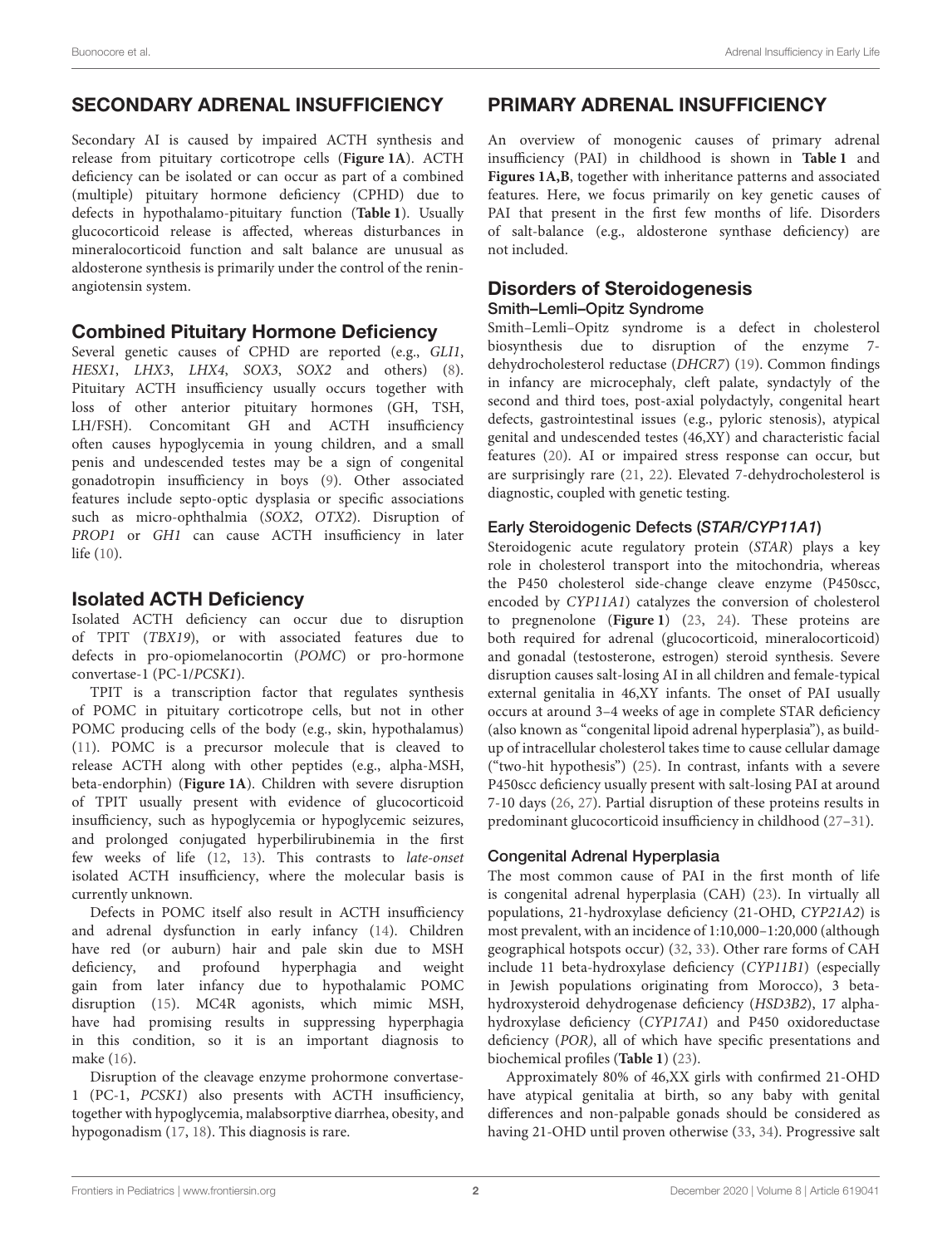

<span id="page-2-0"></span>(A) Genetic causes of AI as they relate to the mature HPA axis. These genes are required for a multitude of key enzymatic and biochemical processes occurring within the nucleus, mitochondria, and cytoplasm. Disruption of these genes gives rise to the clinical phenotypes discussed in the text. OMM, outer mitochondrial membrane; IMM, inner mitochondrial membrane. (B) Overview of adrenal development and key genes associated with adrenal hypoplasia. Adrenal hypoplasia is mediated by disruption of key genes required for normal fetal adrenal development. These genes are involved in transcription, signaling, and growth/cell cycle processes.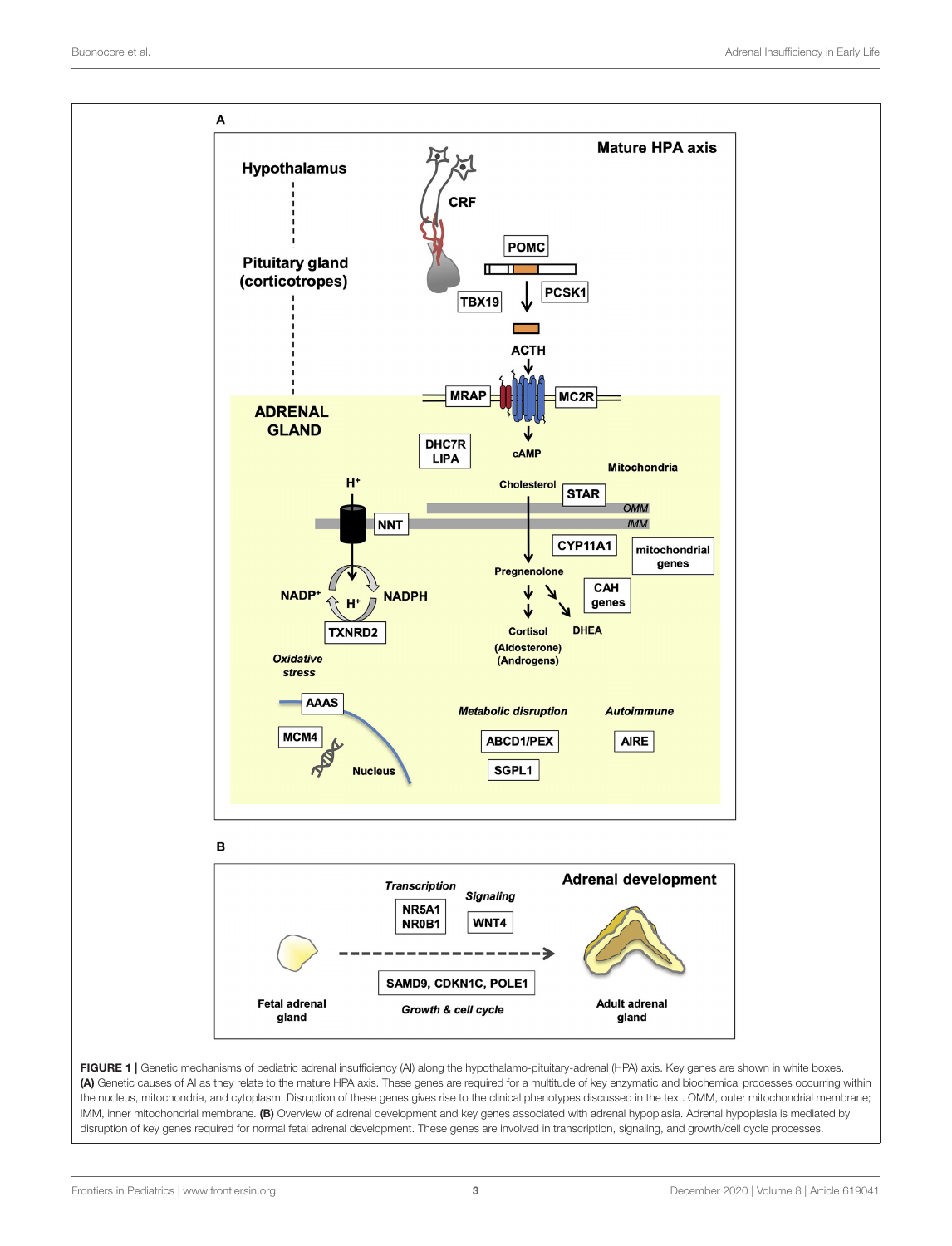<span id="page-3-0"></span>TABLE 1 | Selected monogenic causes of adrenal insufficiency in children.

| <b>Condition</b>                                      | Gene (PROTEIN if different)                                                           | Inheritance    | <b>Associated features</b>                                                                                                                                                                               |
|-------------------------------------------------------|---------------------------------------------------------------------------------------|----------------|----------------------------------------------------------------------------------------------------------------------------------------------------------------------------------------------------------|
| Secondary adrenal insufficiency                       |                                                                                       |                |                                                                                                                                                                                                          |
| <b>CPHD</b>                                           | GLI1, HESX1, LHX3, LHX4,<br>SOX3, SOX2, OTX2 and others;<br>also PROP1, GH1 (delayed) | Variable       | Many variable associated features including<br>holoprosencephaly, tooth abnormalities (GL11); septo-optic<br>dysplasia (esp. HESX1); short rigid neck, hearing loss (LHX3);<br>anophthalmia (SOX2, OTX2) |
| Isolated ACTH deficiency                              | TBX19 (TPIT)                                                                          | AR             |                                                                                                                                                                                                          |
| POMC deficiency                                       | POMC (Pro-opio-melanocortin)                                                          | AR             | Obesity, red hair                                                                                                                                                                                        |
| Prohormone convertase deficiency                      | PCSK1 (PC-1)                                                                          | AR             | Obesity, hypoglycemia, hypogonadotropic hypogonadism                                                                                                                                                     |
| Primary adrenal insufficiency                         |                                                                                       |                |                                                                                                                                                                                                          |
| <b>Disorders of steroidogenesis</b>                   |                                                                                       |                |                                                                                                                                                                                                          |
| Smith-Lemli-Opitz syndrome                            | DHC7R (7-dehydrocholesterol<br>reductase)                                             | AR             | Syndactyly, polydactyly, facial features, microcephaly, cardiac<br>defects, gastrointestinal features, hypospadias/undescended<br>testes                                                                 |
| Congenital lipoid adrenal hyperplasia <sup>a</sup>    | <b>STAR</b>                                                                           | AR             | 46, XY DSD, impaired gonadal steroidogenesis                                                                                                                                                             |
| P450 side chain cleavage def. <sup>a</sup>            | CYP11A1 (P450scc)                                                                     | AR             | 46, XY DSD, impaired gonadal steroidogenesis                                                                                                                                                             |
| 21-hydroxylase def. (CAH)                             | CYP21A2 (P450c21)                                                                     | AR             | 46, XX DSD, virilization, early puberty                                                                                                                                                                  |
| 11β-hydroxylase def. (CAH)                            | CYP11B1 (P450c11)                                                                     | AR             | 46, XX DSD, virilization, early puberty, hypertension                                                                                                                                                    |
| 3β-hydroxysteroid dehydrogenase type 2<br>def. (CAH)  | $HSD3B2$ (3 $\beta$ -HSD2)                                                            | AR             | 46, XY DSD, impaired gonadal steroidogenesis; 46, XX DSD,<br>clitoromegaly                                                                                                                               |
| $17\alpha$ -hydroxylase/17,20-lyase def. (CAH)        | CYP17A1 (P450c17)                                                                     | AR             | 46, XY DSD, impaired gonadal steroidogenesis, hypertension                                                                                                                                               |
| P450 oxidoreductase def. (CAH)                        | POR (P450 oxidoreductase)                                                             | AR             | Antley-Bixler syndrome (craniosynostosis, skeletal features,<br>choanal atresia), atypical genitalia (46,XY and 46,XX),<br>impaired gonadal steroidogenesis at puberty                                   |
| Adrenal hypoplasia                                    |                                                                                       |                |                                                                                                                                                                                                          |
| X-linked AHC                                          | NR0B1 (DAX-1)                                                                         | X-linked       | Hypogonadotropic hypogonadism, impaired<br>spermatogenesis                                                                                                                                               |
| Steroidogenic factor-1                                | NR5A1 (SF-1)                                                                          | AD, AR, SLD    | 46, XY DSD, asplenia                                                                                                                                                                                     |
| <b>IMAGe syndrome</b>                                 | CDKN1C                                                                                | Imprinted      | IUGR, metaphyseal dysplasia, genital anomalies                                                                                                                                                           |
| IMAGe-like syndrome with<br>immunodeficiency          | POLE1                                                                                 | AR             | IUGR, skeletal changes, adrenal hypoplasia, genital<br>anomalies, infections/immunodeficiency, developmental<br>dysplasia of the hip, post-natal growth restriction/facial<br>features                   |
| MIRAGE syndrome                                       | SAMD9                                                                                 | AD (de novo)   | Infections, IUGR/preterm, gonadal dysfunction, enteropathy,<br>anemia, thrombocytopenia; risk of monosomy 7 and<br>myelodysplastic syndrome                                                              |
| SERKAL syndrome                                       | WNT4                                                                                  | AR             | 46, XX DSD, renal dysgenesis, pulmonary hypoplasia                                                                                                                                                       |
| <b>ACTH-resistance and related conditions</b>         |                                                                                       |                |                                                                                                                                                                                                          |
| FGD1                                                  | MC2R (ACTH receptor)                                                                  | AR             | Tall stature (pre-treatment)                                                                                                                                                                             |
| FGD <sub>2</sub>                                      | MRAP (MC2R-accessory protein)                                                         | AR             |                                                                                                                                                                                                          |
| Nicotinamide nucleotide transhydrogenase              | NNT                                                                                   | AR             | Early puberty                                                                                                                                                                                            |
| Thioredoxin reductase 2                               | <b>TXNRD2</b>                                                                         | AR             | Heart defects                                                                                                                                                                                            |
| Triple A syndrome (Allgrove syndrome)                 | AAAS (Aladin)                                                                         | AR             | Achalasia, alacrima, ataxia/neurological involvement,<br>hyperkeratosis                                                                                                                                  |
| Minichromosome maintenance-4                          | MCM4                                                                                  | AR             | Natural killer cell defects, microcephaly, post-natal growth<br>failure                                                                                                                                  |
| <b>Metabolic conditions</b>                           |                                                                                       |                |                                                                                                                                                                                                          |
| Sphingosine-1-phosphate lyase 1<br>insufficiency      | SGPL1                                                                                 | AR             | Steroid-resistant nephrotic syndrome, ichthyosis, neurological<br>involvement, hypothyroidism, cryptorchidism                                                                                            |
| X-linked adrenoleukodystrophy                         | ABCD1                                                                                 | X-linked       | Neurological dysfunction                                                                                                                                                                                 |
| Zellweger spectrum disorders (incl.                   | PEX genes; related genes                                                              | AR             | Neurological, facial features, hepatic dysfunction                                                                                                                                                       |
| neonatal adrenoleukodystrophy)                        | (Peroxins)                                                                            |                |                                                                                                                                                                                                          |
| Mitochondrial disorders (Kearne-Sayre                 | Mitochondrial DNA, MRPS7,                                                             | Maternal or AR | Variable multisystem features                                                                                                                                                                            |
| syndrome; Pearson syndrome; others)<br>Wolman disease | NDUFAF5, GFER                                                                         |                | Failure to thrive, hepatosplenomegaly, adrenal calcification                                                                                                                                             |
| <b>Autoimmune conditions</b>                          | LIPA (Cholesterol ester)                                                              | AR             |                                                                                                                                                                                                          |
| APS1 (APECED)                                         | AIRE (Autoimmune regulator)                                                           | AD, AR         | Hypoparathyroidism, mucocutaneous candidiasis, alopecia,<br>pernicious anemia, other autoimmune features                                                                                                 |

CPHD, combined (multiple) pituitary hormone deficiency; AD, autosomal dominant; AR, autosomal recessive; CAH, congenital adrenal hyperplasia, DSD, differences (disorders) in sex development; SLD, sex-limited dominant; IUGR, intrauterine growth restriction; FGD, familial glucocorticoid deficiency. <sup>a</sup>Partial defects in STAR and P450scc can present with predominant glucocorticoid insufficiency in childhood and mimic FGD.

Modified with permission from Lin and Achermann [\(7\)](#page-7-23). Copyright 2004 Blackwell Publishing Ltd.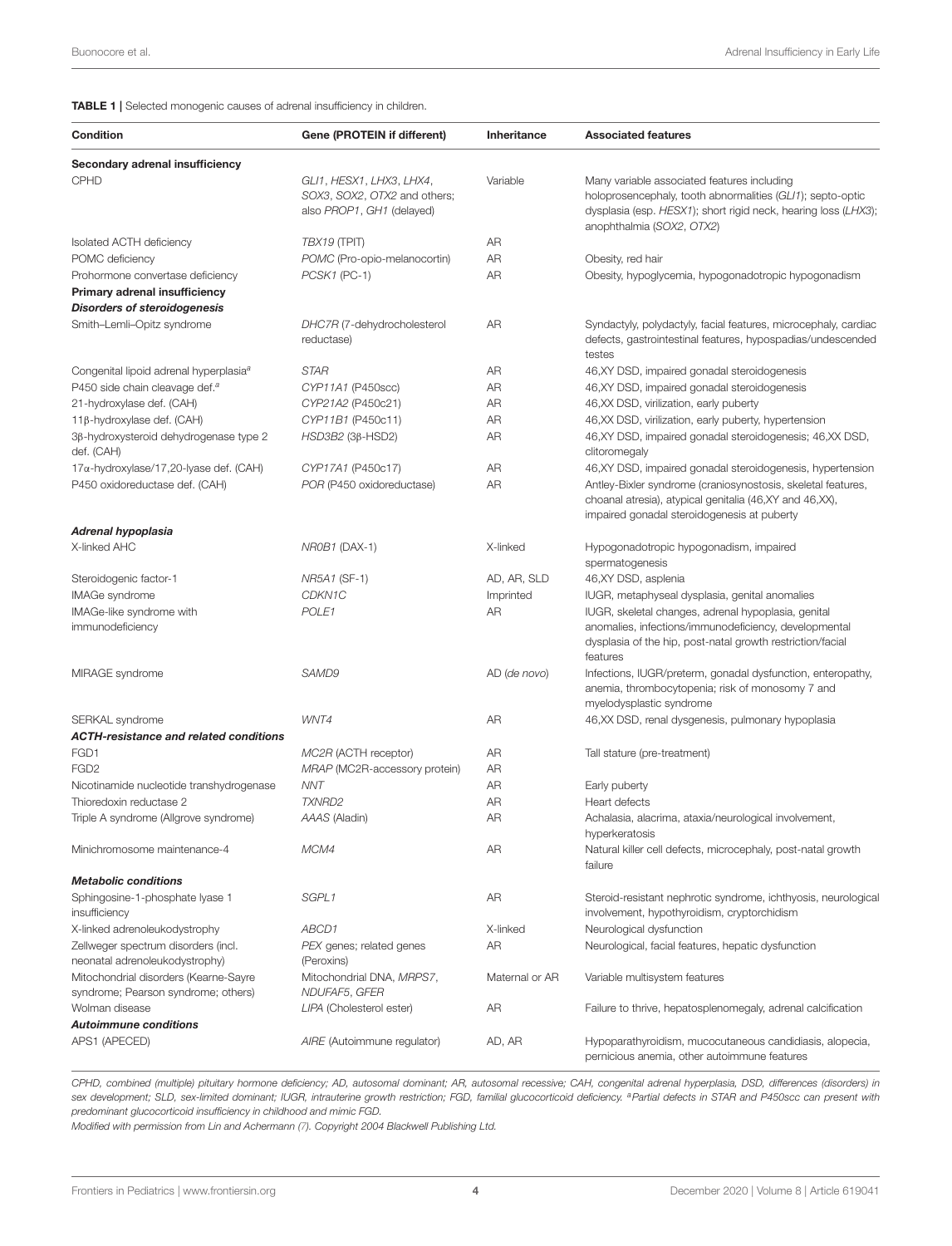loss usually results in hyperkalemia and hyponatremia at around 5–7 days of life, mandating urgent monitoring and treatment once the diagnosis is made. Boys (46,XY) with 21-OHD have no obvious signs at birth and usually present in a salt-losing adrenal crisis between 1 and 2 weeks of age, so many countries include 17-hydroxyprogesterone in their newborn screening program. More detailed reviews of CAH and its management are presented elsewhere [\(32,](#page-8-2) [33\)](#page-8-3).

# Adrenal Hypoplasia

Adrenal hypoplasia is an underdevelopment of the adrenal glands, which often presents with PAI in early life (**[Figure 1B](#page-2-0)**). Usually this is an X-linked condition, or sometimes associated with intrauterine growth restriction (IUGR) (fetal growth restriction, FGR) syndromes.

#### X-Linked Adrenal Hypoplasia

X-linked congenital adrenal hypoplasia (adrenal hypoplasia congenita, AHC) primarily affects boys and is associated with disruption of the nuclear receptor, DAX-1 (encoded by NR0B1) [\(35,](#page-8-5) [36\)](#page-8-6). This condition presents with salt-losing PAI in the first 2 months of life (40%), or more insidiously with AI in childhood [\(37\)](#page-8-7). Late-onset forms of the condition have also been described [\(38–](#page-8-8)[40\)](#page-8-9).

X-linked AHC has three main features: PAI, hypogonadotropic hypogonadism (HH) in adolescence, and impaired spermatogenesis [\(41\)](#page-8-10). Some boys may paradoxically have macrophallia at birth, and initial presentation with either isolated mineralocorticoid insufficiency or isolated glucocorticoid insufficiency is reported [\(42,](#page-8-11) [43\)](#page-8-12). Growth hormone insufficiency has also been diagnosed in a small subset of boys [\(37,](#page-8-7) [44–](#page-8-13)[46\)](#page-8-14).

Boys with PAI and HH in adolescence almost invariably have X-linked AHC, especially if there is a family history of X-linked adrenal dysfunction. Even without such a history, we found that approximately 40% of boys presenting with salt-losing AI in the first two months of life had X-linked AHC, once more common conditions such as CAH had been excluded [\(47\)](#page-8-15). Approximately two-thirds of boys have pathogenic missense or loss-of-function (stop gain, frameshift) variants in DAX-1/NR0B1, around onesixth have a localized deletion of this gene on the X-chromosome (Xp21), and one-sixth have a larger Xp contiguous gene deletion syndrome that can involve genes causing glycerol kinase deficiency (GKD), ornithine transcarbamylase deficiency (OTC) and Duchenne Muscular Dystrophy (DMD) [\(47\)](#page-8-15). Very rarely, girls have X-linked AHC due to skewed X-inactivation [\(48\)](#page-8-16). Establishing this diagnosis early allows prompt recognition and management of both the PAI and potential associated conditions [\(39\)](#page-8-17). Families can be counseled about risk in brothers or in the maternal family, and presymptomatic boys diagnosed [\(49\)](#page-8-18).

#### Steroidogenic Factor-1 (SF-1/N5A1)

Steroidogenic factor-1 (SF-1/NR5A1) is a related nuclear receptor considered as a "master-regulator" of adrenal and reproductive development [\(36\)](#page-8-6). Severe disruption of SF-1 has very rarely been associated with early-onset PAI in 46,XX girls and 46,XY phenotypic female babies with testicular dysgenesis, usually due to disruption of key DNA-binding elements of this transcription factor [\(50,](#page-8-19) [51\)](#page-8-20). In contrast, more than 200 individuals and families with heterozygous pathogenic variants in SF-1/NR5A1 have been reported, having a wide spectrum of reproductive phenotypes (from gonadal dysgenesis through to male factor infertility or primary ovarian insufficiency and ovotesticular DSD) [\(36,](#page-8-6) [52](#page-8-21)[–54\)](#page-8-22). To date, adrenal function is normal in most of these individuals.

# IMAGe Syndrome (CDKN1C and POLE1)

AI associated with IUGR/FGR can occur as part of IMAGe syndrome (intrauterine growth restriction, metaphyseal dysplasia, adrenal hypoplasia, genitourinary anomalies) [\(55,](#page-8-23) [56\)](#page-8-24). Children usually present with salt-losing PAI in early life. Other variable features include frontal bossing, impaired glucose tolerance, and hearing loss.

Classic IMAGe syndrome is associated with gain-of-function variants in the cell-cycle repressor, CDKN1C [\(56\)](#page-8-24). This is a paternally-imprinted (maternally-expressed gene), so is usually inherited from the mother, but can occur de novo. IMAGeassociated pathogenic variants are localized within a very specific motif in the PCNA-binding motif of CDKN1C, causing impaired cell cycle S-phase progression [\(57\)](#page-8-25). Variants neighboring this motif can cause IUGR/Russell-Silver Syndrome phenotypes with normal adrenal function [\(58,](#page-8-26) [59\)](#page-8-27). Of note, loss-of-function of CDKN1C is associated with Beckwith-Wiedemann syndrome, an "overgrowth" syndrome, highlighting how different changes in one gene can have opposing phenotypes [\(58\)](#page-8-26).<br>Recently, an "IMAGe-like" syndrome

Recently, an "IMAGe-like" syndrome with AI and immunodeficiency (infections, lymphopenia, hypogammaglobulinemia) has been reported [\(60\)](#page-8-28). These children have profound postnatal growth restriction, distinctive facial features, hip dysplasia and hypoplastic patellae. This condition results from pathogenic biallelic variants in polymerase epsilon-1 (POLE1, Pol ε), often involving a heterozygous intronic variant (c.1686 + 32C>G). POLE1 is a DNA polymerase that interacts with PCNA in S-phase DNA replication.

# MIRAGE Syndrome (SAMD9)

Another multisystem growth restriction syndrome associated with adrenal hypoplasia is MIRAGE syndrome (myelodysplasia, infections, restriction of growth, adrenal hypoplasia, genital phenotypes, enteropathy) [\(61,](#page-8-29) [62\)](#page-8-30). Infants with severe forms of MIRAGE are born preterm and develop saltlosing PAI in early life. Recurrent infections (viral, bacterial and fungal), anemia/thrombocytopenia, nephropathy, severe enteropathy, esophageal reflux and aspiration are common, and 46,XY children have penoscrotal hypospadias or gonadal (testicular) dysfunction with a female phenotype. Mortality is high and children who survive show long-term growth restriction. As many of these features are found in sick, preterm, growth-restricted babies, it is likely that this condition is under-diagnosed.

MIRAGE syndrome results from heterozygous gain-offunction missense mutations in the growth repressor, sterile alpha domain containing 9 (SAMD9) [\(61,](#page-8-29) [62\)](#page-8-30). These changes usually occur de novo and restrict cell growth and division,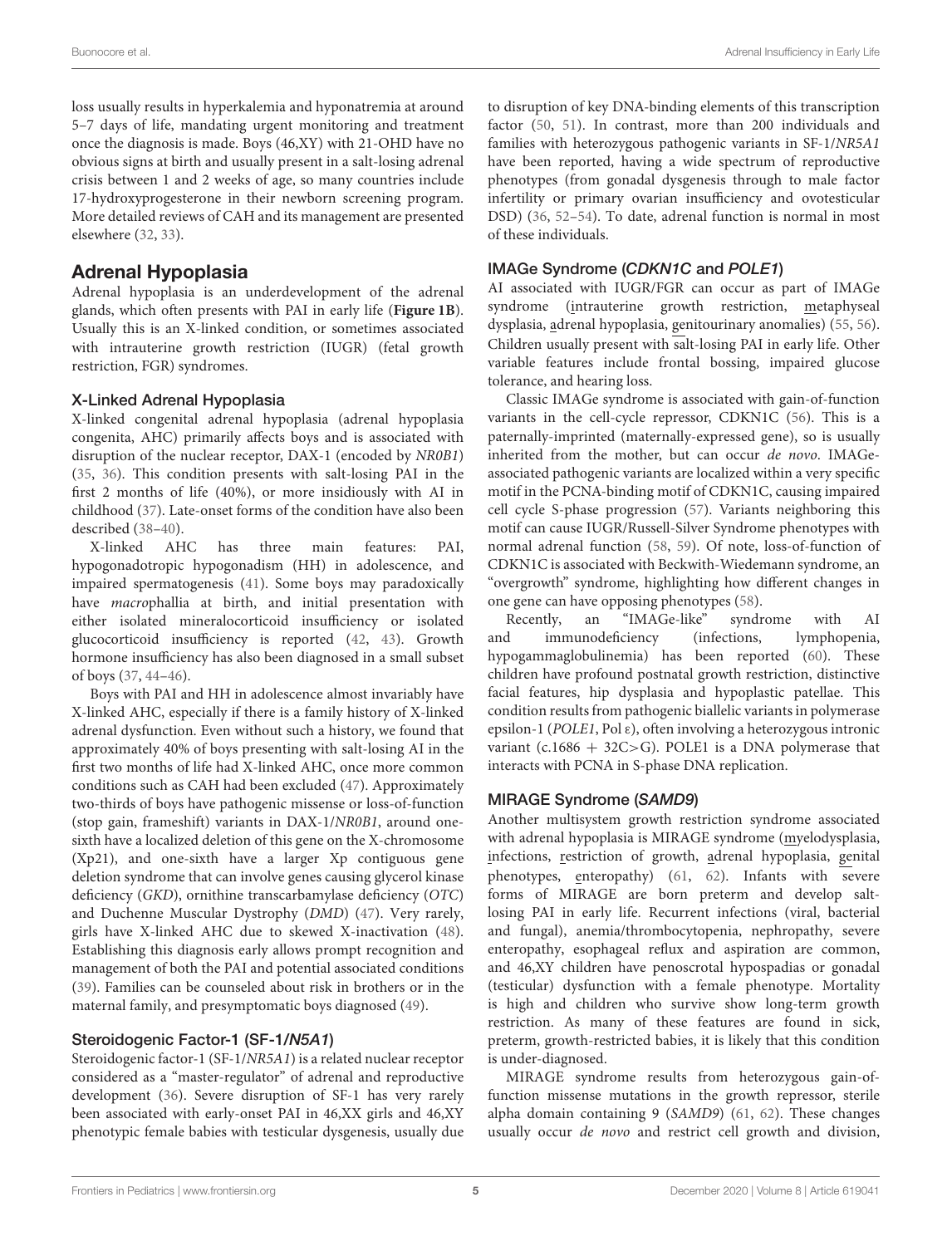potentially through reduced recycling of growth factor receptors. SAMD9 also plays a role in innate viral immunity and host defense.

One interesting aspect of MIRAGE syndrome is how secondary genetic events can dynamically modify the phenotype through "revertant mosaicism." For example, development of progressive, somatic monosomy 7 in *cis* (i.e., on the same allele) "removes" the deleterious gain-of-function mutation in SAMD9 allowing a clonal growth advantage of these affected cells, especially in the hematopoietic system, and reversal of the postnatal anemia and thrombocytopenia [\(61,](#page-8-29) [62\)](#page-8-30). However, monosomy 7 is linked to the development of myelodysplastic syndrome, which can lead to leukemia if other genetic changes occur. Interestingly, somatic loss-of-function (nonsense or frameshift) changes or uniparental disomy in cis can also "remove" the mutant allele and ameliorate the phenotype [\(5,](#page-7-2) [62–](#page-8-30) [64\)](#page-9-0). Increasingly, children with milder MIRAGE-like features are being reported, many with normal adrenal function [\(65\)](#page-9-1).

#### SeRKAL Syndrome (WNT4) and Other Associations

SeRKAL syndrome (female sex reversal and dysgenesis of kidneys, adrenals, and lungs) has been reported in a single family with homozygous disruptive mutations in WNT4, a signaling molecule implicated in adrenal development [\(66\)](#page-9-2). Other historic reports have rarely described AI with Pena– Shokeir syndrome type I (DOK7, RAPSN), pseudotrisomy 13, Galloway–Mowat syndrome (WDR73), Pallister–Hall syndrome (GLI3, with pituitary defects) and Meckel–Gruber syndrome (MKS1) [\(67\)](#page-9-3).

# ACTH Resistance-Like Conditions

Another important group of conditions causing PAI in childhood are ACTH-resistance conditions (also known as Familial Glucocorticoid Deficiency, FGD) and related disorders [\(68\)](#page-9-4). Some of these may present in early infancy.

#### Familial Glucocorticoid Deficiency Type 1 (MC2R)

Familial Glucocorticoid Deficiency Type 1 (FGD1) is a recessive condition that results from pathogenic variants in the ACTH receptor (melanocortin 2 receptor, MC2R) [\(68,](#page-9-4) [69\)](#page-9-5). Children sometimes present in the first weeks of life with signs of cortisol insufficiency (hypoglycemia/convulsions, prolonged jaundice) and marked hyperpigmentation. Genuine mineralocorticoid insufficiency is very rare, but transient salt loss or dilutional hyponatremia can occur, sometimes leading to a misdiagnosis of adrenal hypoplasia [\(70,](#page-9-6) [71\)](#page-9-7). FGD1 can also present later in childhood with recurrent infections, hyperpigmentation, and lethargy. Generally, children respond very well to glucocorticoid replacement, but ACTH concentrations can be difficult to suppress.

#### Familial Glucocorticoid Deficiency Type 2 (MRAP)

A similar form of ACTH-resistance results from disruption of the melanocortin 2 receptor accessory protein, MRAP [\(72\)](#page-9-8). MRAP traffics MC2R to the adrenal cell membrane surface, so disruption of its function (usually due to splicing defects in exon 3) impairs ACTH signaling [\(68,](#page-9-4) [73,](#page-9-9) [74\)](#page-9-10). Affected children usually present with severe glucocorticoid insufficiency and hyperpigmentation in the first few months of life.

## Disorders Associated With Oxidative Stress (NNT, TNXRD2)

Defects in nicotinamide nucleotide transhydrogenase (NNT) are a well-established cause of isolated PAI in children, and occasionally additional features such as early puberty have been reported [\(68,](#page-9-4) [75,](#page-9-11) [76\)](#page-9-12). This condition mostly presents after 1 year of age but has been reported as early as 4 months of age. To date, defects in thioredoxin reductase 2 (TNXRD2) are reported in a single family (sometimes with cardiac defects), and present in mid- or later childhood [\(77\)](#page-9-13).

#### Triple A Syndrome (Allgrove Syndrome)

Triple A syndrome is a well-established condition linking PAI ("Addison disease"), with alacrima and achalasia of the esophagus [\(78,](#page-9-14) [79\)](#page-9-15). This condition results from disruption of the protein aladin (encoded by AAAS), a potential nucleoporin component that may also influence cellular stress [\(80–](#page-9-16)[82\)](#page-9-17). Alacrima is often present from birth but is difficult to diagnose. Other features usually develop in childhood, or in the second decade of life [\(83,](#page-9-18) [84\)](#page-9-19). Progressive neurological and autonomic dysfunction can also co-occur, so this is an important diagnosis to consider.

#### Other Related Forms of PAI

Disruption of minichromosome maintenance 4 (MCM4) causes mild PAI together with short stature and immunodeficiency [\(85\)](#page-9-20). To date, this is only reported in individuals of Irish Traveller ancestry, and typically manifests in mid-childhood. As noted above, partial (non-classic) high steroidogenic blocks (STAR and CYP11A1) can present in childhood with PAI. Non-classic STAR defects are sometimes termed FGD3 [\(27](#page-8-0)[–31\)](#page-8-1).

# Metabolic Conditions

Several metabolic conditions are associated with PAI but the presentation and features can be variable [\(86\)](#page-9-21).

#### Sphingosine-1-Phosphate Lyase (SGPL1) Deficiency

SGPL1 deficiency is a novel sphingolipidosis that results from impaired breakdown of sphingosine 1-phosphate [\(87–](#page-9-22)[89\)](#page-9-23). Key features are PAI (sometimes with adrenal calcifications) and steroid-resistant nephrotic syndrome (SRNS), as well as ichthyosis, neurological dysfunction, primary hypothyroidism, lymphopenia and undescended testes. Many children present with PAI in the first year of life (hyperpigmentation, or adrenal crisis), although some first present with SRNS and the use of steroid treatment may delay the adrenal phenotype. Other features are variable and can appear or progress with time.

#### Adrenoleukodystrophy and Related-Conditions

Adrenoleukodystrophy (ALD) is a very important cause of PAI because of associated progressive neurological features [\(90\)](#page-9-24). The X-linked form of ALD due to defects in ABCD1 usually presents in childhood, and sometimes with adrenal-only features. Thus, all boys with undiagnosed causes of PAI should have long-chain fatty acids measured and there are some calls for newborn screening to increase early detection, since allogenic hematopoietic stem cell transplantation may reduce the progression of cerebral X-ALD in patients with early stages of disease, and hematopoietic stem cell gene therapy has been investigated [\(91](#page-9-25)[–94\)](#page-9-26). In contrast, "neonatal adrenal leukodystrophy" is now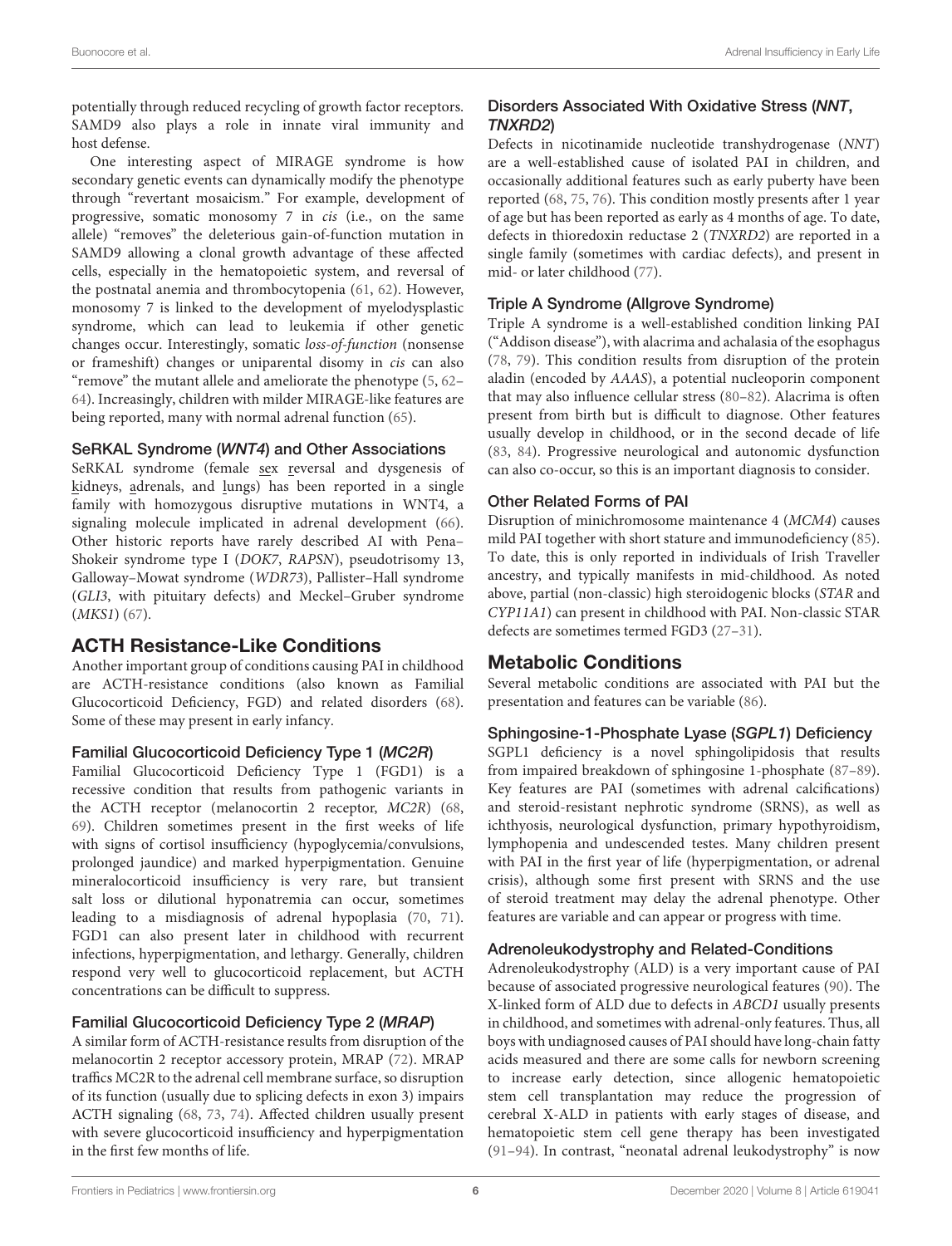classified as part of the "Zellweger Spectrum Disorders" (with Zellweger syndrome/cerebrohepatorenal syndrome, infantile Refsum disease and rhizomelic chondrodysplasia punctata type 1) [\(95\)](#page-9-27). This spectrum of disorders results from defects in peroxisomal function (13 different PEX genes and others) and has many features including hypotonia, seizures, hepatic dysfunction and renal cysts. PAI has been reported, usually in childhood or with an impaired stress response [\(96\)](#page-9-28), so screening after 1 year of age has been recommended [\(95\)](#page-9-27).

#### Mitochondrial Disorders

Mitochondrial defects have a range of causes and presenting features. Adrenal dysfunction occurs in rare cases, more often associated with large scale mitochondrial DNA deletions (e.g., Kearns-Sayre and Pearson syndromes), but also pathogenic variants in other related genes (e.g., MK-TK, MRPS7, QRSL1, NDUFAF5, GFER) [\(86,](#page-9-21) [97\)](#page-9-29).

#### Wolman Disease

Wolman disease (primary xanthomatosis) results from disruption of lysosomal acid lipase (LIPA), and is associated with AI (often with adrenal calcifications), failure to thrive, hepatosplenomegaly and anemia in the first few months of life. It is a lysosomal storage disorder that is usually fatal, although improvements with enzyme replacement treatment (sebelipase alfa) are reported [\(98–](#page-9-30)[100\)](#page-10-0).

# Autoimmune Conditions

Although autoimmune "Addison disease" is the most common cause of AI in adolescents and adults, autoimmune PAI is rare in children [\(101\)](#page-10-1). The best-established condition is Autoimmune Polyglandular Syndrome type 1 (APS1, also known as APECED), due to defects in autoimmune regulator (AIRE). Early features can include mucocutaneous candidiasis and rarely hypoparathyroidism (hypocalcemia). PAI and other associations usually occur in childhood or later life.

# Other Causes of PAI

Physical causes of AI such as hemorrhage or infiltration (e.g., neuroblastoma) should not be overlooked. Unilateral adrenal hemorrhages detected by imaging are common (1:200– 500 newborn), but usually asymptomatic [\(102\)](#page-10-2). Symptomatic bilateral hemorrhages are rare but can cause profound AI. As in older children, prolonged administration of glucocorticoids for other conditions can suppress the hypothalamo-pituitary adrenal (HPA) axis and cause AI if withdrawal is rapid.

Transient, relative AI has been described in some very preterm babies, or in sick newborn children under stress. The physiological basis of this is unclear, but steroid supplements have been used in some situations [\(103\)](#page-10-3).

# IMPORTANCE OF MAKING A SPECIFIC DIAGNOSIS

Making a specific genetic diagnosis has several benefits. It allows tailored treatment of the specific underlying hormonal defect (such as the need for ongoing mineralocorticoid replacement or

not) and permits the surveillance, early recognition, and prompt treatment of associated extra-adrenal features [\(16,](#page-7-12) [61,](#page-8-29) [62,](#page-8-30) [70,](#page-9-6) [71,](#page-9-7) [87,](#page-9-22) [98\)](#page-9-30).

Reaching a specific genetic diagnosis also has wider implications for the family, especially as these conditions have a range of inheritance patterns (e.g., autosomal recessive, dominant/de novo; X-linked, imprinted). This information guides genetic counseling during future pregnancies, and potentially allows pre-symptomatic diagnosis and treatment in relatives with subclinical disease [\(49\)](#page-8-18).

# GENETIC TESTING FOR PAI IN EARLY LIFE

Traditionally, genetic testing has relied on Sanger sequencing of candidate genes one at a time. This approach may still have a role in common conditions such as 21-OHD (CYP21A2), where there is a specific biochemical profile, well-established pathogenic variants, and a pseudogene that can complicate analysis, or in X-linked AHC (DAX-1/NR0B1) when wellestablished associations (e.g., HH) or inheritance patterns (e.g., X-linked) are present.

However, associated features or pathognomonic biochemical patterns are often not present when an infant presents with PAI, so "next generation" sequencing (NGS) approaches are increasingly time- and cost-effective.

Access to services varies from country to country, but targeted "panels" to analyze all key PAI genes at once are increasingly available as a clinical service. In addition, several studies have shown how "trio" whole exome sequencing (WES) can help diagnose sick infants and children, especially when there are complex, multisystem features, and exome analysis has been reported to help in the diagnosis of children with PAI [\(104\)](#page-10-4). Whole genome sequencing (WGS) will become increasingly available and has potential advantages and disadvantages at present compared to panels/WES.

In general, genetic testing for PAI has a high diagnosis rate, certainly when compared to other pediatric endocrine conditions such as congenital hypothyroidism and hypothalamopituitary hormone deficiencies. For example, in a national cohort study of rare, undiagnosed PAI in Turkey (with CAH and obvious metabolic causes excluded), a specific genetic diagnosis was reached in 80–90% of children [\(105\)](#page-10-5), although the diagnostic yield of autosomal recessive conditions was high due to high consanguinity rates. New genetic causes may still emerge as our understanding of human adrenal development expands [\(106\)](#page-10-6).

Finally, founder effects and genetic "hotspots" can be very important in identifying a specific genetic cause of PAI and taking a history of family ancestry is key. For example, in Turkey the MRAP splice variant cIVS3ds + 1delG is found in the West, whereas P450scc/CYP11A1 p.R451W occurs in Eastern regions [\(105\)](#page-10-5). As families migrate around the world, founder effects are seen in children born in other countries. Knowing a specific hotspot can allow focused and costeffective screening of "at risk" family members before the onset of PAI.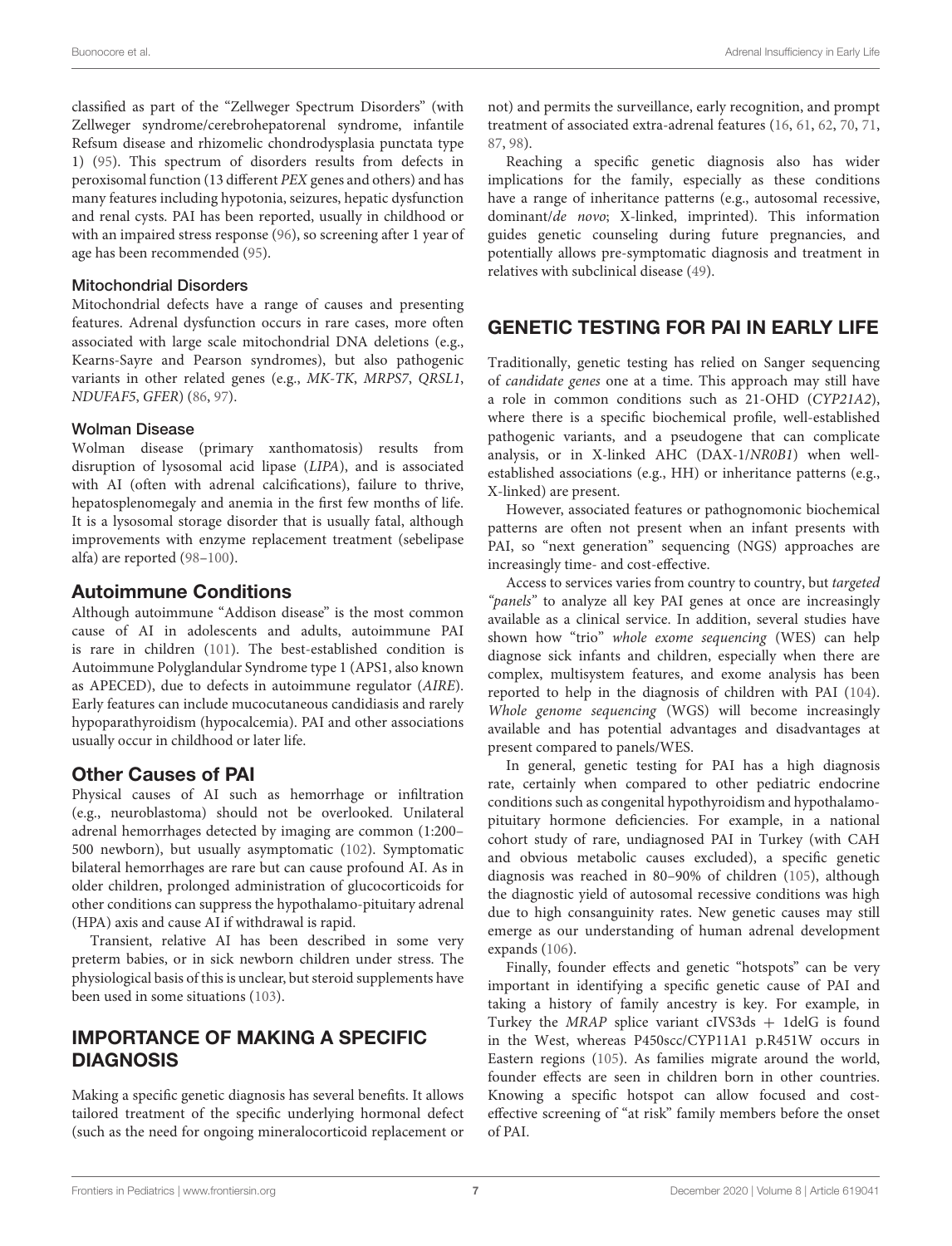# **CONCLUSIONS**

AI is an important diagnosis to consider in any sick newborn infant and prompt investigation and treatment is essential. Genetic testing is increasingly useful for finding a specific cause, predicting associated features, counseling families and, in some situations, for modifying treatments.

# AUTHOR CONTRIBUTIONS

All authors were involved in the writing, editing, and final approval of the manuscript.

# FUNDING

JA is a Wellcome Trust Senior Research Fellow in Clinical Science (209328/Z/17/Z) with research support from Great

# **REFERENCES**

- <span id="page-7-0"></span>1. Bornstein SR, Allolio B, Arlt W, Barthel A, Don-Wauchope A, Hammer GD, et al. Diagnosis and treatment of primary adrenal insufficiency: an endocrine society clinical practice guideline. J Clin Endocrinol Metab. (2016) 101:364–89. doi: [10.1210/jc.2015-1710](https://doi.org/10.1210/jc.2015-1710)
- 2. Park J, Didi M, Blair J. The diagnosis and treatment of adrenal insufficiency during childhood and adolescence. Arch Dis Child. (2016) 101:860–5. doi: [10.1136/archdischild-2015-308799](https://doi.org/10.1136/archdischild-2015-308799)
- 3. Bowden SA, Henry R. Pediatric adrenal insufficiency: diagnosis, management, and new therapies. Int J Pediatr. (2018) 2018:1–8. doi: [10.1155/2018/1739831](https://doi.org/10.1155/2018/1739831)
- <span id="page-7-1"></span>4. Kirkgoz T, Guran T. Primary adrenal insufficiency in children: diagnosis and management. Best Pract Res Clin Endocrinol Metab. (2018) 32:397–424. doi: [10.1016/j.beem.2018.05.010](https://doi.org/10.1016/j.beem.2018.05.010)
- <span id="page-7-2"></span>5. Buonocore F, Achermann JC. Primary adrenal insufficiency: new genetic causes and their long-term consequences. Clin Endocrinol. (2020) 92:11–20. doi: [10.1111/cen.14109](https://doi.org/10.1111/cen.14109)
- <span id="page-7-3"></span>6. Flück CE. Mechanisms in endocrinology: update on pathogenesis of primary adrenal insufficiency: beyond steroid enzyme deficiency and autoimmune adrenal destruction. Eur J Endocrinol. (2017) 177:R99–111. doi: [10.1530/EJE-17-0128](https://doi.org/10.1530/EJE-17-0128)
- <span id="page-7-23"></span>7. Lin L, Achermann JC. Inherited adrenal hypoplasia: not just for kids! Clin Endocrinol. (2004) 60:529–37. doi: [10.1111/j.1365-2265.2004.01988.x](https://doi.org/10.1111/j.1365-2265.2004.01988.x)
- <span id="page-7-4"></span>8. Kelberman D, Rizzoti K, Lovell-Badge R, Robinson ICAF, Dattani MT. Genetic regulation of pituitary gland development in human and mouse. Endocr Rev. (2009) 30:790–829. doi: [10.1210/er.2009-0008](https://doi.org/10.1210/er.2009-0008)
- <span id="page-7-5"></span>9. Alatzoglou KS, Dattani MT. Genetic forms of hypopituitarism and their manifestation in the neonatal period. Early Hum Dev. (2009) 85:705–12. doi: [10.1016/j.earlhumdev.2009.08.057](https://doi.org/10.1016/j.earlhumdev.2009.08.057)
- <span id="page-7-6"></span>10. Cerbone M, Dattani MT. Progression from isolated growth hormone deficiency to combined pituitary hormone deficiency. Growth Horm IGF Res. (2017) 37:19–25. doi: [10.1016/j.ghir.2017.10.005](https://doi.org/10.1016/j.ghir.2017.10.005)
- <span id="page-7-7"></span>11. Pulichino A-M. Human and mouse TPIT gene mutations cause early onset pituitary ACTH deficiency. Genes Dev. (2003) 17:711–6. doi: [10.1101/gad.1065603](https://doi.org/10.1101/gad.1065603)
- <span id="page-7-8"></span>12. Vallette-Kasic S, Brue T, Pulichino A-M, Gueydan M, Barlier A, David M, et al. Congenital isolated adrenocorticotropin deficiency: an underestimated cause of neonatal death, explained by TPIT gene mutations. J Clin Endocrinol Metab. (2005) 90:1323–31. doi: [10.1210/jc.2004-1300](https://doi.org/10.1210/jc.2004-1300)
- <span id="page-7-9"></span>13. Couture C, Saveanu A, Barlier A, Carel JC, Fassnacht M, Flück CE, et al. Phenotypic homogeneity and genotypic variability in a large series of congenital isolated ACTH-deficiency patients with TPIT gene mutations. J Clin Endocrinol Metab. (2012) 97:E486–95. doi: [10.1210/jc.2011-1659](https://doi.org/10.1210/jc.2011-1659)

Ormond Street Hospital Children's Charity (Grant V2518) and the National Institute for Health Research, Great Ormond Street Hospital Biomedical Research Centre (Grant IS-BRC-1215-20012). The views expressed are those of the authors and not necessarily those of the National Health Service, National Institute for Health Research, or Department of Health. SMcG-B holds a Wellcome Trust Clinical PhD Fellowship (216362/Z/19/Z).

# ACKNOWLEDGMENTS

We are grateful to the children and families involved in our studies over the years, and to Louise Metherell and colleagues at Queen Mary University London for their work on genetic glucocorticoid insufficiency. This article is dedicated to the late Dr. Paolo Ghirri, whose collaborations helped us to understand the role of SAMD9 in MIRAGE syndrome.

- <span id="page-7-10"></span>14. Krude H, Biebermann H, Luck W, Horn R, Brabant G, Grüters A. Severe early-onset obesity, adrenal insufficiency and red hair pigmentation caused by POMC mutations in humans. Nat Genet. (1998) 19:155–7. doi: [10.1038/509](https://doi.org/10.1038/509)
- <span id="page-7-11"></span>15. Çetinkaya S, Güran T, Kurnaz E, Keskin M, Sagsak E, Savaş Erdeve S, et al. A patient with proopiomelanocortin deficiency: an increasingly important diagnosis to make. J Clin Res Pediatr Endocrinol. (2018) 10:68–73. doi: [10.4274/jcrpe.4638](https://doi.org/10.4274/jcrpe.4638)
- <span id="page-7-12"></span>16. Kühnen P, Clément K, Wiegand S, Blankenstein O, Gottesdiener K, Martini LL, et al. Proopiomelanocortin deficiency treated with a melanocortin-4 receptor agonist. N Engl J Med. (2016) 375:240–6. doi: [10.1056/NEJMoa1512693](https://doi.org/10.1056/NEJMoa1512693)
- <span id="page-7-13"></span>17. Jackson RS, Creemers JWM, Farooqi IS, Raffin-Sanson M-L, Varro A, Dockray GJ, et al. Small-intestinal dysfunction accompanies the complex endocrinopathy of human proprotein convertase 1 deficiency. J Clin Invest. (2003) 112:1550–60. doi: [10.1172/JCI18784](https://doi.org/10.1172/JCI18784)
- <span id="page-7-14"></span>18. Stijnen P, Ramos-Molina B, O'Rahilly S, Creemers JWM. PCSK1 mutations and human endocrinopathies: from obesity to gastrointestinal disorders. Endocr Rev. (2016) 37:347–71. doi: [10.1210/er.2015-1117](https://doi.org/10.1210/er.2015-1117)
- <span id="page-7-15"></span>19. Nowaczyk MJ, Wassif CA. Smith–Lemli–Opitz syndrome. In: Adam MP, Ardinger HH, Pagon RA, Wallace SE, Bean LJH, Stephens K, et al., editors. GeneReviews®. Seattle, WA: University of Washington (1998 [updated 2020]). p. 1–38.
- <span id="page-7-16"></span>20. Nowaczyk MJM, Irons MB. Smith–Lemli–Opitz syndrome: phenotype, natural history, and epidemiology. Am J Med Genet Part C Semin Med Genet. (2012) 160C:250–62. doi: [10.1002/ajmg.c.31343](https://doi.org/10.1002/ajmg.c.31343)
- <span id="page-7-17"></span>21. Bianconi SE, Conley SK, Keil MF, Sinaii N, Rother KI, Porter FD, et al. Adrenal function in Smith–Lemli–Opitz syndrome. Am J Med Genet Part A. (2011) 155:2732–8. doi: [10.1002/ajmg.a.34271](https://doi.org/10.1002/ajmg.a.34271)
- <span id="page-7-18"></span>22. Jayamanne C, Sandamal S, Jayasundara K, Saranavabavananthan M, Mettananda S. Smith–Lemli–Opitz syndrome presenting as acute adrenal crisis in a child: a case report. J Med Case Rep. (2018) 12:217. doi: [10.1186/s13256-018-1738-4](https://doi.org/10.1186/s13256-018-1738-4)
- <span id="page-7-19"></span>23. Miller WL, Auchus RJ. The molecular biology, biochemistry, and physiology of human steroidogenesis and its disorders. Endocr Rev. (2011) 32:81–151. doi: [10.1210/er.2010-0013](https://doi.org/10.1210/er.2010-0013)
- <span id="page-7-20"></span>24. Miller WL. Disorders in the initial steps of steroid hormone synthesis. J Steroid Biochem Mol Biol. (2017) 165:18–37. doi: [10.1016/j.jsbmb.2016.03.009](https://doi.org/10.1016/j.jsbmb.2016.03.009)
- <span id="page-7-21"></span>25. Bose HS, Sugawara T, Strauss JF, Miller WL. The pathophysiology and genetics of congenital lipoid adrenal hyperplasia. N Engl J Med. (1996) 335:1870–9. doi: [10.1056/NEJM199612193352503](https://doi.org/10.1056/NEJM199612193352503)
- <span id="page-7-22"></span>26. Hiort O, Holterhus PM, Werner R, Marschke C, Hoppe U, Partsch CJ, et al. Homozygous disruption of P450 side-chain cleavage (CYP11A1) is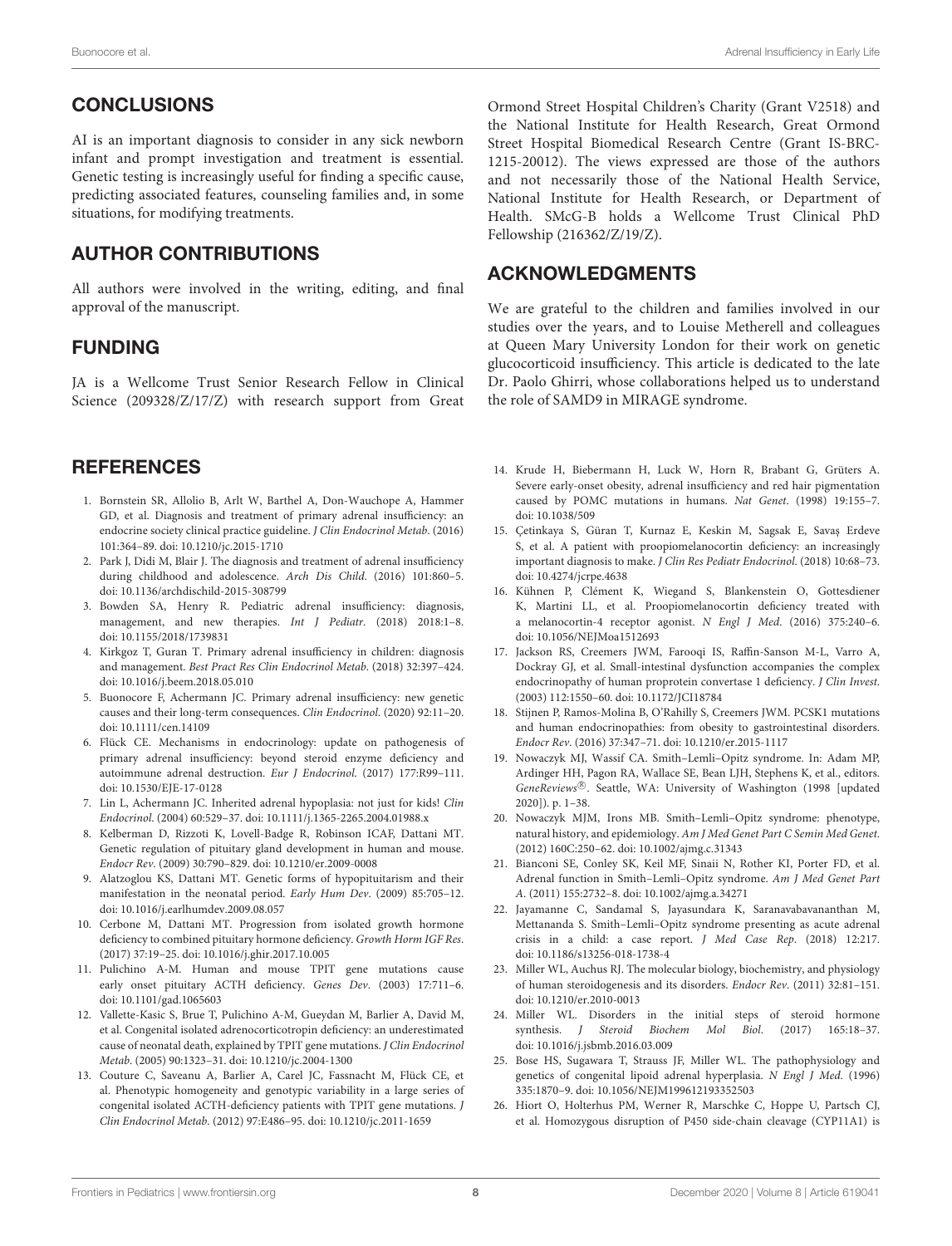associated with prematurity, complete 46,XY reversal, and severe adrenal failure. J Clin Endocrinol Metab[. \(2005\) 90:538–41. doi: 10.1210/jc.20](https://doi.org/10.1210/jc.2004-1059) 04-1059

- <span id="page-8-0"></span>27. Tee MK, Abramsohn M, Loewenthal N, Harris M, Siwach S, Kaplinsky A, et al. Varied clinical presentations of seven patients with mutations in CYP11A1 encoding the cholesterol side-chain cleavage enzyme, P450scc. J Clin Endocrinol Metab. (2013) 98:713–20. doi: [10.1210/jc.2012-2828](https://doi.org/10.1210/jc.2012-2828)
- 28. Baker BY, Lin L, Kim CJ, Raza J, Smith CP, Miller WL, et al. Nonclassic congenital lipoid adrenal hyperplasia: a new disorder of the steroidogenic acute regulatory protein with very late presentation and normal male genitalia. J Clin Endocrinol Metab. (2006) 91:4781–5. doi: [10.1210/jc.2006-1565](https://doi.org/10.1210/jc.2006-1565)
- 29. Metherell LA, Naville D, Halaby G, Begeot M, Huebner A, Nürnberg G, et al. Nonclassic lipoid congenital adrenal hyperplasia masquerading as familial glucocorticoid deficiency. J Clin Endocrinol Metab. (2009) 94:3865– 71. doi: [10.1210/jc.2009-0467](https://doi.org/10.1210/jc.2009-0467)
- 30. Parajes S, Kamrath C, Rose IT, Taylor AE, Mooij CF, Dhir V, et al. A novel entity of clinically isolated adrenal insufficiency caused by a partially inactivating mutation of the gene encoding for P450 side chain cleavage enzyme (CYP11A1). J Clin Endocrinol Metab. (2011) 96:E1798–806. doi: [10.1210/jc.2011-1277](https://doi.org/10.1210/jc.2011-1277)
- <span id="page-8-1"></span>31. Maharaj A, Buonocore F, Meimaridou E, Ruiz-Babot G, Guasti L, Peng H-M, et al. Predicted benign and synonymous variants in CYP11A1 cause primary adrenal insufficiency through missplicing. J Endocr Soc. (2019) 3:201–21. doi: [10.1210/js.2018-00130](https://doi.org/10.1210/js.2018-00130)
- <span id="page-8-2"></span>32. Speiser PW, Arlt W, Auchus RJ, Baskin LS, Conway GS, Merke DP, et al. Congenital adrenal hyperplasia due to steroid 21-hydroxylase deficiency: an endocrine society clinical practice guideline. J Clin Endocrinol Metab. (2018) 103:4043–88. doi: [10.1210/jc.2018-01865](https://doi.org/10.1210/jc.2018-01865)
- <span id="page-8-3"></span>33. Merke DP, Auchus RJ. Congenital adrenal hyperplasia due to 21-hydroxylase deficiency. N Engl J Med. (2020) 383:1248–61. doi: [10.1056/NEJMra1909786](https://doi.org/10.1056/NEJMra1909786)
- <span id="page-8-4"></span>34. Khalid JM, Oerton JM, Dezateux C, Hindmarsh PC, Kelnar CJ, Knowles RL. Incidence and clinical features of congenital adrenal hyperplasia in Great Britain. Arch Dis Child. (2012) 97:101–6. doi: [10.1136/archdischild-2011-300234](https://doi.org/10.1136/archdischild-2011-300234)
- <span id="page-8-5"></span>35. Muscatelli F, Strom TM, Walker AP, Zanaria E, Récan D, Meindl A, et al. Mutations in the DAX-1 gene give rise to both X-linked adrenal hypoplasia congenita and hypogonadotropic hypogonadism. Nature. (1994) 372:672–6. doi: [10.1038/372672a0](https://doi.org/10.1038/372672a0)
- <span id="page-8-6"></span>36. Suntharalingham JP, Buonocore F, Duncan AJ, Achermann JC. DAX-1 (NR0B1) and steroidogenic factor-1 (SF-1, NR5A1) in human disease. Best Pract Res Clin Endocrinol Metab. (2015) 29:607–19. doi: [10.1016/j.beem.2015.07.004](https://doi.org/10.1016/j.beem.2015.07.004)
- <span id="page-8-7"></span>37. Reutens AT. Clinical and functional effects of mutations in the DAX-1 gene in patients with adrenal hypoplasia congenita. J Clin Endocrinol Metab. (1999) 84:504–11. doi: [10.1210/jc.84.2.504](https://doi.org/10.1210/jc.84.2.504)
- <span id="page-8-8"></span>38. Tabarin A, Achermann JC, Recan D, Bex V, Bertagna X, Christin-Maitre S, et al. A novel mutation in DAX1 causes delayed-onset adrenal insufficiency and incomplete hypogonadotropic hypogonadism. J Clin Invest. (2000) 105:321– 8. doi: [10.1172/JCI7212](https://doi.org/10.1172/JCI7212)
- <span id="page-8-17"></span>39. Guclu M, Lin L, Erturk E, Achermann JC, Cangul H. Puberty, stress, and sudden death. Lancet[. \(2010\) 376:1512. doi: 10.1016/S0140-6736\(10\)](https://doi.org/10.1016/S0140-6736(10)61153-1) 61153-1
- <span id="page-8-9"></span>40. Kyriakakis N, Shonibare T, Kyaw-Tun J, Lynch J, Lagos CF, Achermann JC, et al. Late-onset X-linked adrenal hypoplasia (DAX-1, NR0B1): two new adult-onset cases from a single center. Pituitary. (2017) 20:585–93. doi: [10.1007/s11102-017-0822-x](https://doi.org/10.1007/s11102-017-0822-x)
- <span id="page-8-10"></span>41. Achermann JC, Vilain EJ. NR0B1-related adrenal hypoplasia congenita. In: Adam MP, Ardinger HH, Pagon RA, Wallace SE, Bean LJH, Stephens K, et al., editors. GeneReviews<sup>®</sup>. Seattle, WA: University of Washington (2001 [updated 2018]), 1–41.
- <span id="page-8-11"></span>42. Wiltshire E, Couper JJ, Rodda C, Jameson JL, Achermann JC. Variable presentation of X-linked adrenal hypoplasia congenita. J Pediatr Endocrinol Metab. (2001) 14:1093–6. doi: [10.1515/jpem-2001-0804](https://doi.org/10.1515/jpem-2001-0804)
- <span id="page-8-12"></span>43. Landau Z, Hanukoglu A, Sack J, Goldstein N, Weintrob N, Eliakim A, et al. Clinical and genetic heterogeneity of congenital adrenal hypoplasia due to NR0B1 gene mutations. Clin Endocrinol. (2010) 72:448–54. doi: [10.1111/j.1365-2265.2009.03652.x](https://doi.org/10.1111/j.1365-2265.2009.03652.x)
- <span id="page-8-13"></span>44. Rojek A, Obara-Moszynska M, Malecka E, Slomko-Jozwiak M, Niedziela M. NR0B1 (DAX1) mutations in patients affected by congenital adrenal hypoplasia with growth hormone deficiency as a new finding. J Appl Genet. (2013) 54:225–30. doi: [10.1007/s13353-013-0135-3](https://doi.org/10.1007/s13353-013-0135-3)
- 45. Chung ST, Chi CH, Haymond MW, Jeha GS. Infantile growth hormone deficiency and X-linked adrenal hypoplasia congenita. Jacobs J Pediatr. (2015) 1:003.
- <span id="page-8-14"></span>46. Suthiworachai C, Tammachote R, Srichomthong C, Ittiwut R, Suphapeetiporn K, Sahakitrungruang T, et al. Identification and functional analysis of six DAX1 mutations in patients with X-linked adrenal hypoplasia congenita. J Endocr Soc. (2019) 3:171–80. doi: [10.1210/js.2018-00270](https://doi.org/10.1210/js.2018-00270)
- <span id="page-8-15"></span>47. Lin L, Gu W-X, Ozisik G, To WS, Owen CJ, Jameson JL, et al. Analysis of DAX1 (NR0B1) and steroidogenic factor-1 (NR5A1) in children and adults with primary adrenal failure: ten years' experience. J Clin Endocrinol Metab. (2006) 91:3048–54. doi: [10.1210/jc.2006-0603](https://doi.org/10.1210/jc.2006-0603)
- <span id="page-8-16"></span>48. Shaikh MG, Boyes L, Kingston H, Collins R, Besley GTN, Padmakumar B, et al. Skewed X inactivation is associated with phenotype in a female with adrenal hypoplasia congenita. J Med Genet. (2008) 45:e1–e1. doi: [10.1136/jmg.2007.055129](https://doi.org/10.1136/jmg.2007.055129)
- <span id="page-8-18"></span>49. Achermann JC, Silverman BL, Habiby RL, Jameson JL. Presymptomatic diagnosis of X-linked adrenal hypoplasia congenita by analysis of DAX1. J Pediatr. (2000) 137:878–81. doi: [10.1067/mpd.2000.108567](https://doi.org/10.1067/mpd.2000.108567)
- <span id="page-8-19"></span>50. Achermann JC, Ito M, Ito M, Hindmarsh PC, Jameson JL. A mutation in the gene encoding steroidogenic factor-1 causes XY sex reversal and adrenal failure in humans. Nat Genet. (1999) 22:125–6. doi: [10.1038/9629](https://doi.org/10.1038/9629)
- <span id="page-8-20"></span>51. Achermann JC, Ozisik G, Ito M, Orun UA, Harmanci K, Gurakan B, et al. Gonadal determination and adrenal development are regulated by the orphan nuclear receptor steroidogenic factor-1, in a dosedependent manner. J Clin Endocrinol Metab. (2002) 87:1829–33. doi: [10.1210/jcem.87.4.8376](https://doi.org/10.1210/jcem.87.4.8376)
- <span id="page-8-21"></span>52. Lourenço D, Brauner R, Lin L, De Perdigo A, Weryha G, Muresan M, et al. Mutations in NR5A1 associated with ovarian insufficiency. Obstet Gynecol Surv. (2009) 64:665–6. doi: [10.1097/01.ogx.0000359268.91477.36](https://doi.org/10.1097/01.ogx.0000359268.91477.36)
- 53. Bashamboo A, Ferraz-de-Souza B, Lourenço D, Lin L, Sebire NJ, Montjean D, et al. Human male infertility associated with mutations in NR5A1 encoding steroidogenic factor 1. Am J Hum Genet. (2010) 87:505–12. doi: [10.1016/j.ajhg.2010.09.009](https://doi.org/10.1016/j.ajhg.2010.09.009)
- <span id="page-8-22"></span>54. Bashamboo A, Donohoue PA, Vilain E, Rojo S, Calvel P, Seneviratne SN, et al. A recurrent p.Arg92Trp variant in steroidogenic factor-1 (NR5A1) can act as a molecular switch in human sex development. Hum Mol Genet. (2016) 25:3446–53. doi: [10.1093/hmg/ddw186](https://doi.org/10.1093/hmg/ddw186)
- <span id="page-8-23"></span>55. Vilain E, Merrer MLE, Lecointre C, Desangles F, Kay MA, Maroteaux P, et al. IMAGe, a new clinical association of Intrauterine growth retardation, metaphyseal dysplasia, adrenal hypoplasia congenita, and Genital anomalies. J Clin Endocrinol Metab. (1999) 84:4335–40. doi: [10.1210/jcem.84.12.6186](https://doi.org/10.1210/jcem.84.12.6186)
- <span id="page-8-24"></span>56. Arboleda VA, Lee H, Parnaik R, Fleming A, Banerjee A, Ferraz-de-Souza B, et al. Mutations in the PCNA-binding domain of CDKN1C cause IMAGe syndrome. Nat Genet. (2012) 44:788–92. doi: [10.1038/ng.2275](https://doi.org/10.1038/ng.2275)
- <span id="page-8-25"></span>57. Borges KS, Arboleda VA, Vilain E. Mutations in the PCNA-binding site of CDKN1C inhibit cell proliferation by impairing the entry into S phase. Cell Div. (2015) 10:2. doi: [10.1186/s13008-015-0008-8](https://doi.org/10.1186/s13008-015-0008-8)
- <span id="page-8-26"></span>58. Eggermann T, Binder G, Brioude F, Maher ER, Lapunzina P, Cubellis MV, et al. CDKN1C mutations: two sides of the same coin. Trends Mol Med. (2014) 20:614–22. doi: [10.1016/j.molmed.2014.09.001](https://doi.org/10.1016/j.molmed.2014.09.001)
- <span id="page-8-27"></span>59. Suntharalingham JP, Ishida M, Buonocore F, del Valle I, Solanky N, Demetriou C, et al. Analysis of CDKN1C in fetal growth restriction and pregnancy loss. F1000Research. (2019) doi: [10.12688/f1000research.15016.1](https://doi.org/10.12688/f1000research.15016.1)
- <span id="page-8-28"></span>60. Logan C V., Murray JE, Parry DA, Robertson A, Bellelli R, Tarnauskaite Ž, et al. DNA polymerase epsilon deficiency causes IMAGe syndrome with variable immunodeficiency. Am J Hum Genet. (2018) 103:1038–44. doi: [10.1016/j.ajhg.2018.10.024](https://doi.org/10.1016/j.ajhg.2018.10.024)
- <span id="page-8-29"></span>61. Narumi S, Amano N, Ishii T, Katsumata N, Muroya K, Adachi M, et al. SAMD9 mutations cause a novel multisystem disorder, MIRAGE syndrome, and are associated with loss of chromosome 7. Nat Genet. (2016) 48:792–7. doi: [10.1038/ng.3569](https://doi.org/10.1038/ng.3569)
- <span id="page-8-30"></span>62. Buonocore F, Kühnen P, Suntharalingham JP, Del Valle I, Digweed M, Stachelscheid H, et al. Somatic mutations and progressive monosomy modify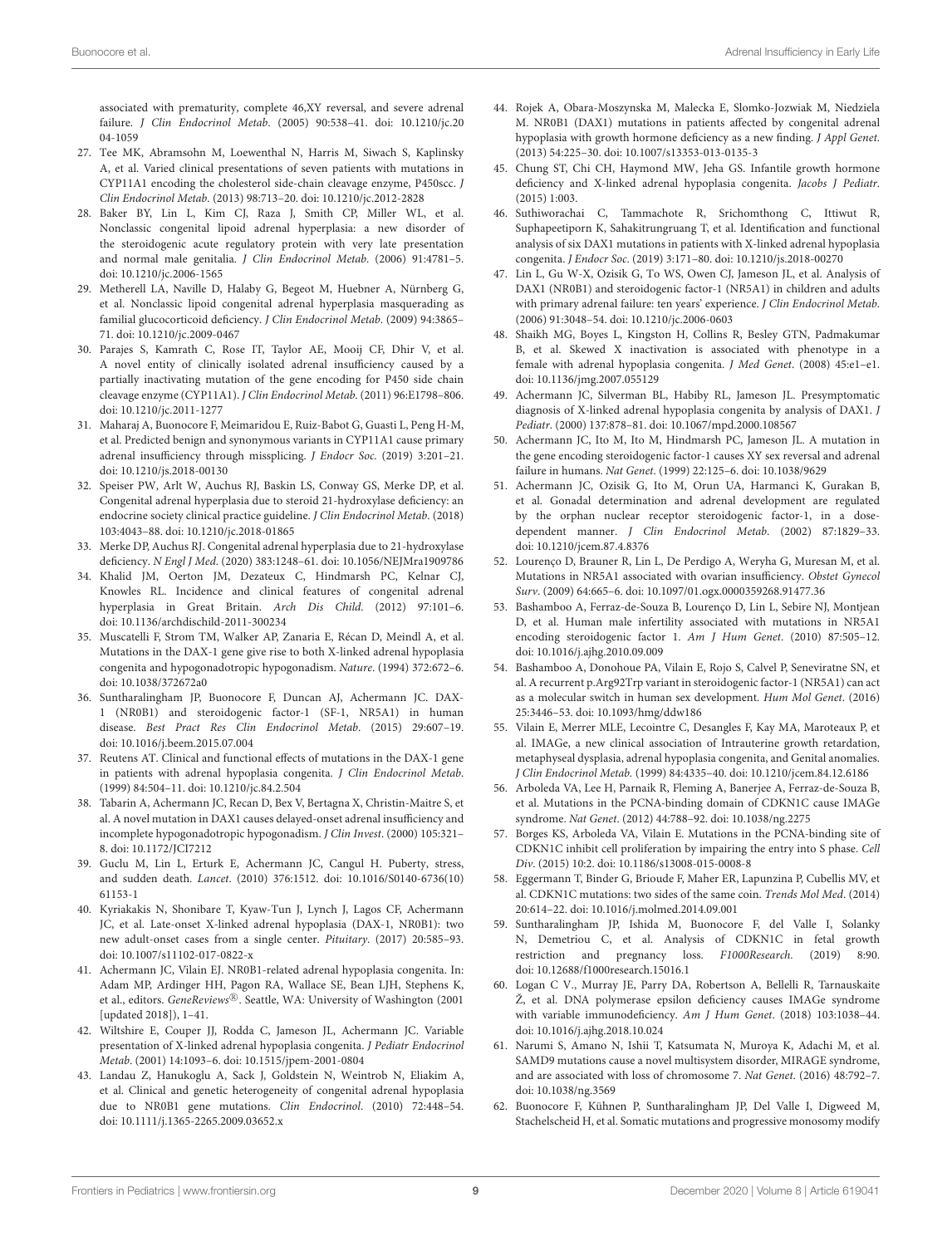SAMD9-related phenotypes in humans. J Clin Invest. (2017) 127:1700–13. doi: [10.1172/JCI91913](https://doi.org/10.1172/JCI91913)

- 63. Csillag B, Ilencikova D, Meissl M, Webersinke G, Laccone F, Narumi S, et al. Somatic mosaic monosomy 7 and UPD7q in a child with MIRAGE syndrome caused by a novel SAMD9 mutation. Pediatr Blood Cancer. (2019) 66:e27589. doi: [10.1002/pbc.27589](https://doi.org/10.1002/pbc.27589)
- <span id="page-9-0"></span>64. Roucher-Boulez F, Mallet D, Chatron N, Dijoud F, Gorduza DB, Bretones P, et al. Reversion SAMD9 mutations modifying phenotypic expression of MIRAGE syndrome and allowing inheritance in a usually de novo disorder. Front Endocrinol. (2019) 10:625. doi: [10.3389/fendo.2019.00625](https://doi.org/10.3389/fendo.2019.00625)
- <span id="page-9-1"></span>65. Shima H, Hayashi M, Tachibana T, Oshiro M, Amano N, Ishii T, et al. MIRAGE syndrome is a rare cause of 46,XY DSD born SGA without adrenal insufficiency. PLoS ONE. (2018) 13:e0206184. doi: [10.1371/journal.pone.0206184](https://doi.org/10.1371/journal.pone.0206184)
- <span id="page-9-2"></span>66. Mandel H, Shemer R, Borochowitz ZU, Okopnik M, Knopf C, Indelman M, et al. SERKAL syndrome: an autosomal-recessive disorder caused by a loss-of-function mutation in WNT4. Am J Hum Genet. (2008) 82:39–47. doi: [10.1016/j.ajhg.2007.08.005](https://doi.org/10.1016/j.ajhg.2007.08.005)
- <span id="page-9-3"></span>67. Kyritsi EM, Sertedaki A, Charmandari E, Chrousos GP. Familial or sporadic adrenal hypoplasia syndromes. Feingold KR, Anawalt B, Boyce A, Chrousos G, de Herder WW, Dungan K, et al., editors. Endotext. South Dartmouth, MA: MDText.com, Inc. (2018). p. 1-77.
- <span id="page-9-4"></span>68. Maharaj A, Maudhoo A, Chan LF, Novoselova T, Prasad R, Metherell LA, et al. Isolated glucocorticoid deficiency: genetic causes and animal models. J Steroid Biochem Mol Biol. (2019) 189:73–80. doi: [10.1016/j.jsbmb.2019.02.012](https://doi.org/10.1016/j.jsbmb.2019.02.012)
- <span id="page-9-5"></span>69. Clark AJL, Grossman A, McLoughlin L. Familial glucocorticoid deficiency associated with point mutation in the adrenocorticotropin receptor. Lancet. (1993) 341:461–2. doi: [10.1016/0140-6736\(93\)90208-X](https://doi.org/10.1016/0140-6736(93)90208-X)
- <span id="page-9-6"></span>70. Lin L, Hindmarsh PC, Metherell LA, Alzyoud M, Al-Ali M, Brain CE, et al. Severe loss-of-function mutations in the adrenocorticotropin receptor (ACTHR, MC2R) can be found in patients diagnosed with salt-losing adrenal hypoplasia. Clin Endocrinol. (2007) 66:205–10. doi: [10.1111/j.1365-2265.2006.02709.x](https://doi.org/10.1111/j.1365-2265.2006.02709.x)
- <span id="page-9-7"></span>71. Chan LF, Metherell LA, Krude H, Ball C, O'Riordan SMP, Costigan C, et al. Homozygous nonsense and frameshift mutations of the ACTH receptor in children with familial glucocorticoid deficiency (FGD) are not associated with long-term mineralocorticoid deficiency. Clin Endocrinol[. \(2009\) 71:171–5. doi: 10.1111/j.1365-2265.2008.](https://doi.org/10.1111/j.1365-2265.2008.03511.x) 03511.x
- <span id="page-9-8"></span>72. Metherell LA, Chapple JP, Cooray S, David A, Becker C, Rüschendorf F, et al. Mutations in MRAP, encoding a new interacting partner of the ACTH receptor, cause familial glucocorticoid deficiency type 2. Nat Genet. (2005) 37:166–70. doi: [10.1038/ng1501](https://doi.org/10.1038/ng1501)
- <span id="page-9-9"></span>73. Chung TT, Webb TR, Chan LF, Cooray SN, Metherell LA, King PJ, et al. The majority of adrenocorticotropin receptor (melanocortin 2 receptor) mutations found in familial glucocorticoid deficiency type 1 lead to defective trafficking of the receptor to the cell surface. J Clin Endocrinol Metab. (2008) 93:4948–54. doi: [10.1210/jc.2008-1744](https://doi.org/10.1210/jc.2008-1744)
- <span id="page-9-10"></span>74. Novoselova T V, Hussain M, King PJ, Guasti L, Metherell LA, Charalambous M, et al. MRAP deficiency impairs adrenal progenitor cell differentiation and gland zonation. FASEB J[. \(2018\) 32:6186–96. doi: 10.1096/fj.20170](https://doi.org/10.1096/fj.201701274RR) 1274RR
- <span id="page-9-11"></span>75. Meimaridou E, Kowalczyk J, Guasti L, Hughes CR, Wagner F, Frommolt P, et al. Mutations in NNT encoding nicotinamide nucleotide transhydrogenase cause familial glucocorticoid deficiency. Nat Genet. (2012) 44:740–2. doi: [10.1038/ng.2299](https://doi.org/10.1038/ng.2299)
- <span id="page-9-12"></span>76. Roucher-Boulez F, Mallet-Motak D, Samara-Boustani D, Jilani H, Ladjouze A, Souchon P-F, et al. NNT mutations: a cause of primary adrenal insufficiency, oxidative stress and extra-adrenal defects. Eur J Endocrinol. (2016) 175:73–84. doi: [10.1530/EJE-16-0056](https://doi.org/10.1530/EJE-16-0056)
- <span id="page-9-13"></span>77. Prasad R, Chan LF, Hughes CR, Kaski JP, Kowalczyk JC, Savage MO, et al. Thioredoxin reductase 2 (TXNRD2) mutation associated with familial glucocorticoid deficiency (FGD). J Clin Endocrinol Metab. (2014) 99:E1556– 63. doi: [10.1210/jc.2013-3844](https://doi.org/10.1210/jc.2013-3844)
- <span id="page-9-14"></span>78. Allgrove J, Clayden GS, Grant DB, Macaulay JC. Familial glucocorticoid deficiency with achalasia of the cardia and deficient tear production. Lancet. (1978) 311:1284–6. doi: [10.1016/S0140-6736\(78\)91268-0](https://doi.org/10.1016/S0140-6736(78)91268-0)
- <span id="page-9-15"></span>79. Sarathi V, Shah NS. Triple-A Syndrome. Adv Exp Med Biol. (2010) 685:1–8. doi: [10.1007/978-1-4419-6448-9\\_1](https://doi.org/10.1007/978-1-4419-6448-9_1)
- <span id="page-9-16"></span>80. Tullio-Pelet A, Salomon R, Hadj-Rabia S, Mugnier C, de Laet M-H, Chaouachi B, et al. Mutant WD-repeat protein in triple-A syndrome. Nat Genet. (2000) 26:332–5. doi: [10.1038/81642](https://doi.org/10.1038/81642)
- 81. Handschug K. Triple A syndrome is caused by mutations in AAAS, a new WD-repeat protein gene. Hum Mol Genet. (2001) 10:283–90. doi: [10.1093/hmg/10.3.283](https://doi.org/10.1093/hmg/10.3.283)
- <span id="page-9-17"></span>82. Prasad R, Metherell LA, Clark AJ, Storr HL. Deficiency of ALADIN impairs redox homeostasis in human adrenal cells and inhibits steroidogenesis. Endocrinology. (2013) 154:3209–18. doi: [10.1210/en.2013-1241](https://doi.org/10.1210/en.2013-1241)
- <span id="page-9-18"></span>83. Milenkovic T, Zdravkovic D, Savic N, Todorovic S, Mitrovic K, Koehler K, et al. Triple A syndrome: 32 years experience of a single centre (1977–2008). Eur J Pediatr. (2010) 169:1323–8. doi: [10.1007/s00431-010-1222-7](https://doi.org/10.1007/s00431-010-1222-7)
- <span id="page-9-19"></span>84. Patt H, Koehler K, Lodha S, Jadhav S, Yerawar C, Huebner A, et al. Phenotype–genotype spectrum of AAA syndrome from Western India and systematic review of literature. Endocr Connect. (2017) 6:901–13. doi: [10.1530/EC-17-0255](https://doi.org/10.1530/EC-17-0255)
- <span id="page-9-20"></span>85. Hughes CR, Guasti L, Meimaridou E, Chuang C-H, Schimenti JC, King PJ, et al. MCM4 mutation causes adrenal failure, short stature, and natural killer cell deficiency in humans. J Clin Invest. (2012) 122:814–20. doi: [10.1172/JCI60224](https://doi.org/10.1172/JCI60224)
- <span id="page-9-21"></span>86. Hannah-Shmouni F, Stratakis CA. An overview of inborn errors of metabolism manifesting with primary adrenal insufficiency. Rev Endocr Metab Disord. (2018) 19:53–67. doi: [10.1007/s11154-018-9447-2](https://doi.org/10.1007/s11154-018-9447-2)
- <span id="page-9-22"></span>87. Prasad R, Hadjidemetriou I, Maharaj A, Meimaridou E, Buonocore F, Saleem M, et al. Sphingosine-1-phosphate lyase mutations cause primary adrenal insufficiency and steroid-resistant nephrotic syndrome. J Clin Invest. (2017) 127:942–53. doi: [10.1172/JCI90171](https://doi.org/10.1172/JCI90171)
- 88. Lovric S, Goncalves S, Gee HY, Oskouian B, Srinivas H, Choi W, et al. Mutations in sphingosine-1-phosphate lyase cause nephrosis with ichthyosis and adrenal insufficiency. J Clin Invest. (2017) 127:912–28. doi: [10.1172/JCI89626](https://doi.org/10.1172/JCI89626)
- <span id="page-9-23"></span>89. Janecke AR, Xu R, Steichen-Gersdorf E, Waldegger S, Entenmann A, Giner T, et al. Deficiency of the sphingosine-1-phosphate lyase SGPL1 is associated with congenital nephrotic syndrome and congenital adrenal calcifications. Hum Mutat. (2017) 38:365–72. doi: [10.1002/humu.23192](https://doi.org/10.1002/humu.23192)
- <span id="page-9-24"></span>90. Turk BR, Theda C, Fatemi A, Moser AB. X-linked adrenoleukodystrophy: pathology, pathophysiology, diagnostic testing, newborn screening, and therapies. Int J Dev Neurosci. (2019) 80:52-72 doi: [10.1016/j.ijdevneu.2019.11.002](https://doi.org/10.1016/j.ijdevneu.2019.11.002)
- <span id="page-9-25"></span>91. Eng L, Regelmann MO. Early onset primary adrenal insufficiency in males with adrenoleukodystrophy: case series and literature review. J Pediatr[. \(2019\) 211:211–4. doi: 10.1016/j.jpeds.2019.](https://doi.org/10.1016/j.jpeds.2019.04.021) 04.021
- 92. Mahmood A, Raymond G V, Dubey P, Peters C, Moser HW. Survival analysis of haematopoietic cell transplantation for childhood cerebral Xlinked adrenoleukodystrophy: a comparison study. Lancet Neurol. (2007) 6:687–92. doi: [10.1016/S1474-4422\(07\)70177-1](https://doi.org/10.1016/S1474-4422(07)70177-1)
- 93. Eichler F, Duncan C, Musolino PL, Orchard PJ, De Oliveira S, Thrasher AJ, et al. Hematopoietic stem-cell gene therapy for cerebral adrenoleukodystrophy. N Engl J Med. (2017) 377:1630–8. doi: [10.1056/nejmoa1700554](https://doi.org/10.1056/nejmoa1700554)
- <span id="page-9-26"></span>94. Zhu J, Eichler F, Biffi A, Duncan CN, Williams DA, Majzoub JA. The changing face of adrenoleukodystrophy. Endocr Rev. (2020) 41:577–93 doi: [10.1210/endrev/bnaa013](https://doi.org/10.1210/endrev/bnaa013)
- <span id="page-9-27"></span>95. Braverman NE, Raymond G V, Rizzo WB, Moser AB, Wilkinson ME, Stone EM, et al. Peroxisome biogenesis disorders in the Zellweger spectrum: an overview of current diagnosis, clinical manifestations, and treatment guidelines. Mol Genet Metab. (2016) 117:313–21. doi: [10.1016/j.ymgme.2015.12.009](https://doi.org/10.1016/j.ymgme.2015.12.009)
- <span id="page-9-28"></span>96. Berendse K, Engelen M, Linthorst GE, van Trotsenburg AP, Poll-The BT. High prevalence of primary adrenal insufficiency in Zellweger spectrum disorders. Orphanet J Rare Dis. (2014) 9:133. doi: [10.1186/s13023-014-0133-5](https://doi.org/10.1186/s13023-014-0133-5)
- <span id="page-9-29"></span>97. Chow J, Rahman J, Achermann JC, Dattani MT, Rahman S. Mitochondrial disease and endocrine dysfunction. Nat Rev Endocrinol. (2017) 13:92–104. doi: [10.1038/nrendo.2016.151](https://doi.org/10.1038/nrendo.2016.151)
- <span id="page-9-30"></span>98. Burton BK, Balwani M, Feillet F, Baric I, Burrow TA, Camarena Grande C, ´ et al. A phase 3 trial of sebelipase alfa in lysosomal acid lipase deficiency. N Engl J Med. (2015) 373:1010–20. doi: [10.1056/NEJMoa1501365](https://doi.org/10.1056/NEJMoa1501365)
- Jones SA, Rojas-Caro S, Quinn AG, Friedman M, Marulkar S, Ezgu F, et al. Survival in infants treated with sebelipase Alfa for lysosomal acid lipase